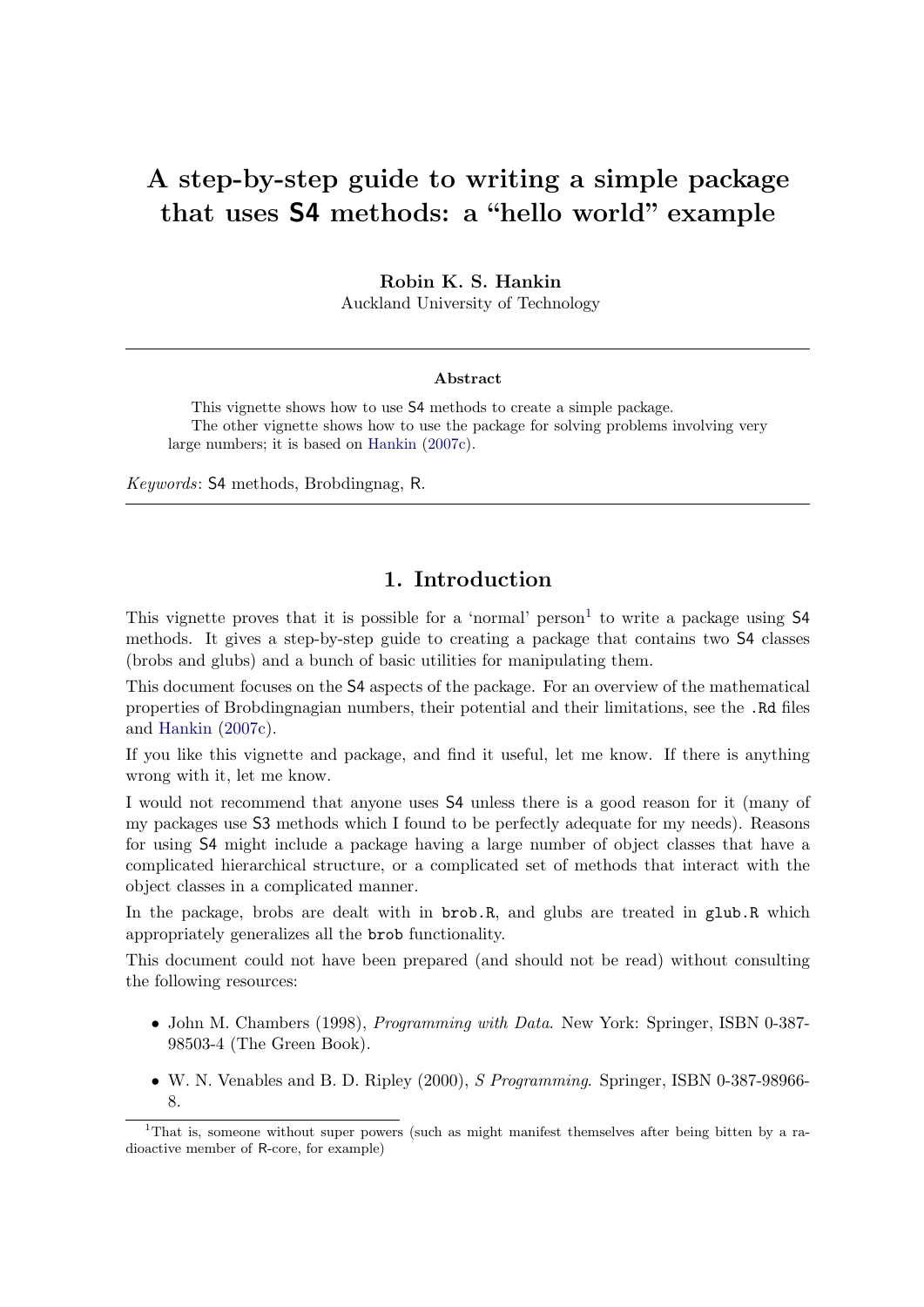• John Chambers (2006). How S4 methods work (available on CRAN).

#### 1.1. Overview

The idea of Brobdingnag package is simple: the IEEE representation for floating point numbers cannot represent numbers larger than about  $1.8 \times 10^{308}$ . The package represents a number by the natural logarithm of its magnitude, and also stores a Boolean value indicating its sign. Objects so stored have class brob; complex numbers may be similarly represented and have class glub.

With this scheme, multiplication is easy but addition is hard. The basic identity is:

$$
\log(e^x + e^y) = \begin{cases} x + \log(1 + e^{y-x}) & \text{if } x > y \\ y + \log(1 + e^{x-y}) & \text{otherwise} \end{cases}
$$

In practice this gets more complicated as one has to keep track of the sign; and special dispensation is needed for zero (=  $e^{-\infty}$ ).

One can thus deal with numbers up to about  $e^{1.9 \times 10^{308}} \approx 10^{7.8 \times 10^{307}}$ , although at this outer limit accuracy is pretty poor.

## 2. Class definition

The first thing we need to do is to define the brob class. This uses the setClass() function:

```
> setClass("swift",
+ representation = "VIRTUAL"
+ )
> setClass("brob",
+ representation = representation(x="numeric",positive="logical"),
+ prototype = list(x=numeric(),positive=logical()),
+ contains = "swift"
+ )
```
It is simpler to ignore the first call to setClass() here; for reasons that will become apparent when discussing the c() function, one needs a virtual class that contains class brob and glub. To understand virtual classes, see section [15.](#page-15-0)

The second call to  $setClass()$  is more germane. Let's take this apart, argument by argument. The first argument, representation, specifies "the slots that the new class should have and/or other classes that this class extends. Usually a call to the 'representation' function". The helppage for representation gives a few further details. Thus this argument specifies two 'slots': one for the value and one for the sign. These are specified to be numeric and logical (NB: not Boolean) respectively.

The second argument, prototype, specifies default data for the slots. This kicks in when defining a zero-length brob; an example would be extracting x[FALSE] where x is a brob.

The third argument, contains, tells R that class swift (which was specified to be virtual), has brob as a subclass. We will need this later when we start to deal with glubs, which are also a subclass of swift.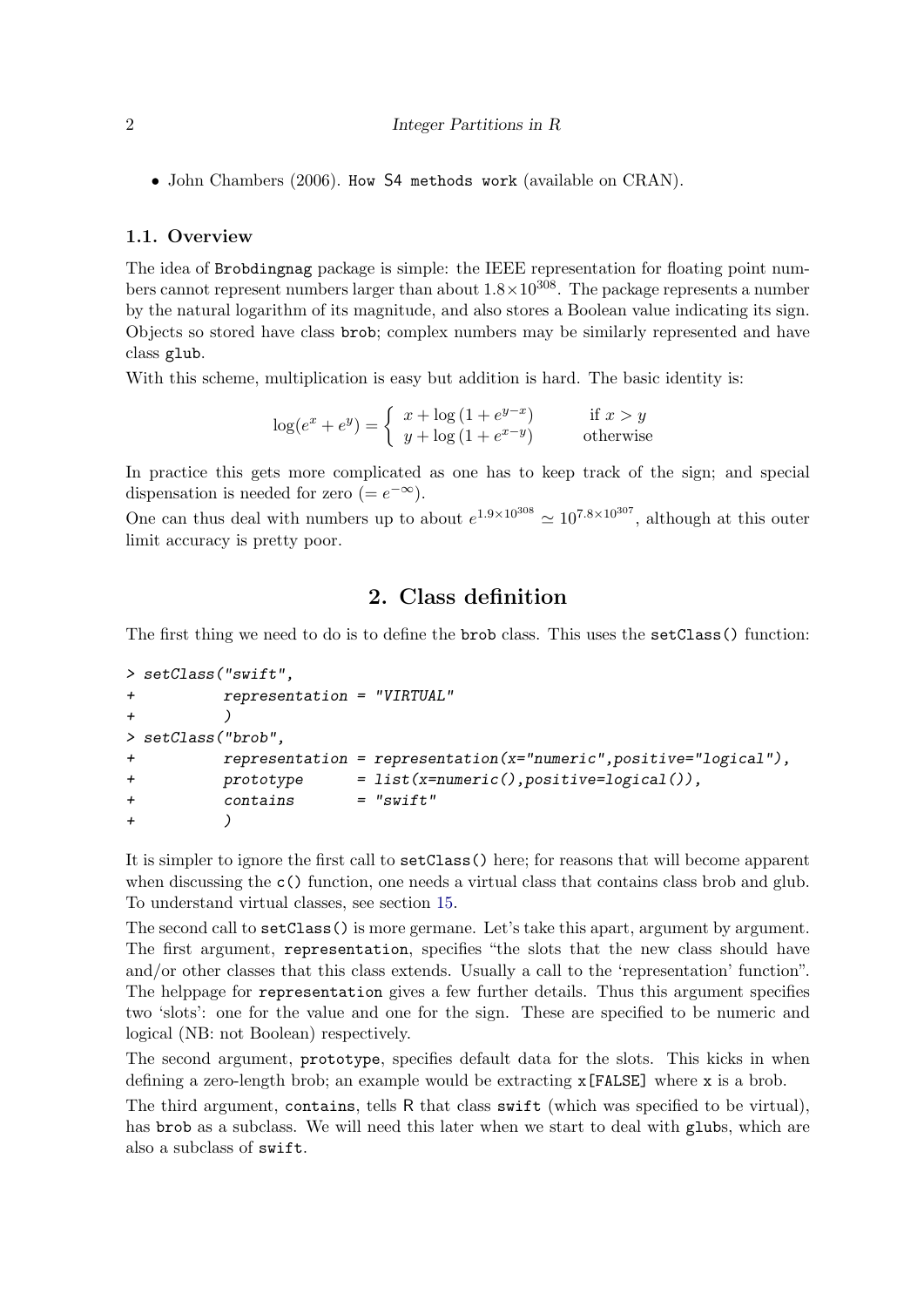```
Let's use it:
```

```
> new("brob",x=1:10,positive=rep(TRUE,10))
An object of class "brob"
Slot "x":
 [1] 1 2 3 4 5 6 7 8 9 10
Slot "positive":
 [1] TRUE TRUE TRUE TRUE TRUE TRUE TRUE TRUE TRUE TRUE
```
Notes:

- Function new() is the *only* way to create objects of class brob. So, any object of class brob must have been created with function new(). This is part of what the "formal" tag for  $S4$  means<sup>[2](#page-2-0)</sup>.
- Function new () requires its arguments to be named, and no partial argument matching is performed.
- Function new() is not intended for the user. It's too picky and difficult. To create new brobs, we need some more friendly functions—as.brob() and brob()—discussed below.
- There is, as yet, no print method, so the form of the object printed to the screen is less than ideal.

#### 2.1. Validity methods

Now, an optional step is to define a function that tests whether the arguments passed to new() are acceptable. As it stands, the following code:

```
> new("brob",x=1:10,positive=c(TRUE,FALSE,FALSE))
```

```
An object of class "brob"
Slot "x":
[1] 1 2 3 4 5 6 7 8 9 10
Slot "positive":
[1] TRUE FALSE FALSE
```
will not return an error, but is not acceptable because the arguments are different lengths (and will not recycle neatly).

So, we define a validity method:

<span id="page-2-0"></span><sup>&</sup>lt;sup>2</sup>Compare 53, in which I can say

 $a \leftarrow 1:10$ ; class(a) <- "lilliput"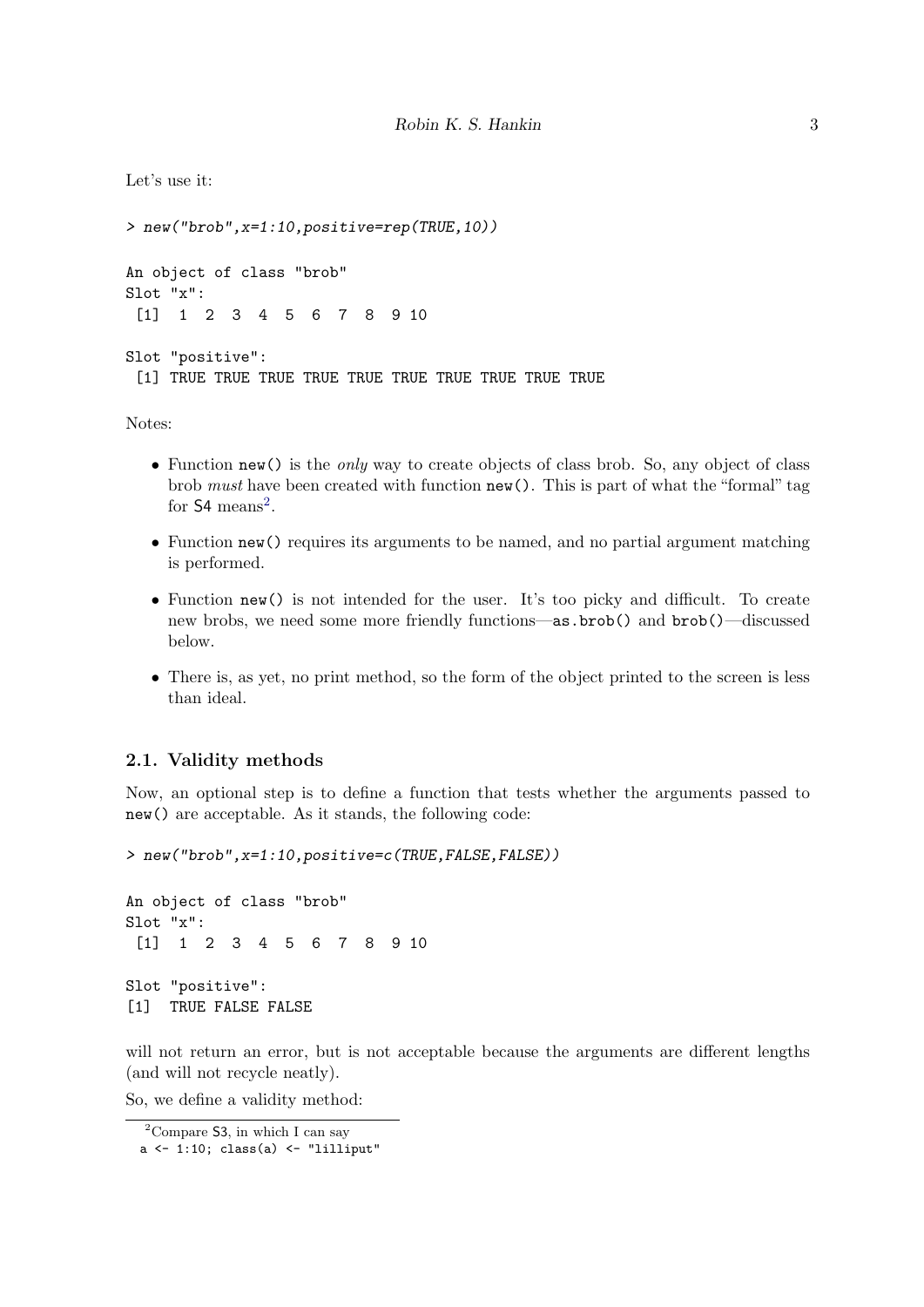```
> .Brob.valid <- function(object){
+ len <- length(object@positive)
+ if(len != length(object@x)){
+ return("length mismatch")
+ } else {
+ return(TRUE)
+ }
+ }
```
Advice on the form of the validity-testing function—here .Brob.valid()—is given in the help page for setValidity: "The method should be a function of one object that returns 'TRUE' or a description of the non-validity". Examples are given in section 7.1.6 of the Green Book.

In this package, I define a whole bunch of functions whose name starts with .Brob.; these are internal and not intended for the user. They are also not documented.

So now we have a function, .Brob.valid(), that checks whether its argument has slots of the same length. We need to tell R that this function should be invoked every time a brob is created. Function setValidity() does this:

```
> setValidity("brob", .Brob.valid)
```

```
Class "brob" [in ".GlobalEnv"]
```
Slots:

```
Name: x positive
Class: numeric logical
```

```
Extends: "swift"
```
Thus, from now on [ie after the above call to  $setValidity()$ ], when calling  $new("brob",$ ...) the two arguments x and positive must be the same length: recycling is not carried out.

Functions like .Brob.valid() that are user-unfriendly all have names beginning with .Brob. These functions are there to help the organization of the package and are not intended to be used by the end-user.

Clever, user-friendly operations such as recycling are carried out in the more user-friendly functions such as as.brob().

If one were to call new() with arguments of differing lengths, as in

new("brob",x=1:10,positive=TRUE)

then new() would report the error message in function .Brob.valid(), because the positive argument had length 1 and the x was length 10; and the validity method .Brob.valid() requires both arguments to be the same length<sup>[3](#page-3-0)</sup>.

<span id="page-3-0"></span><sup>3</sup>Placing the above call in try() and showing the error explicitly would cause the package to fail R CMD check.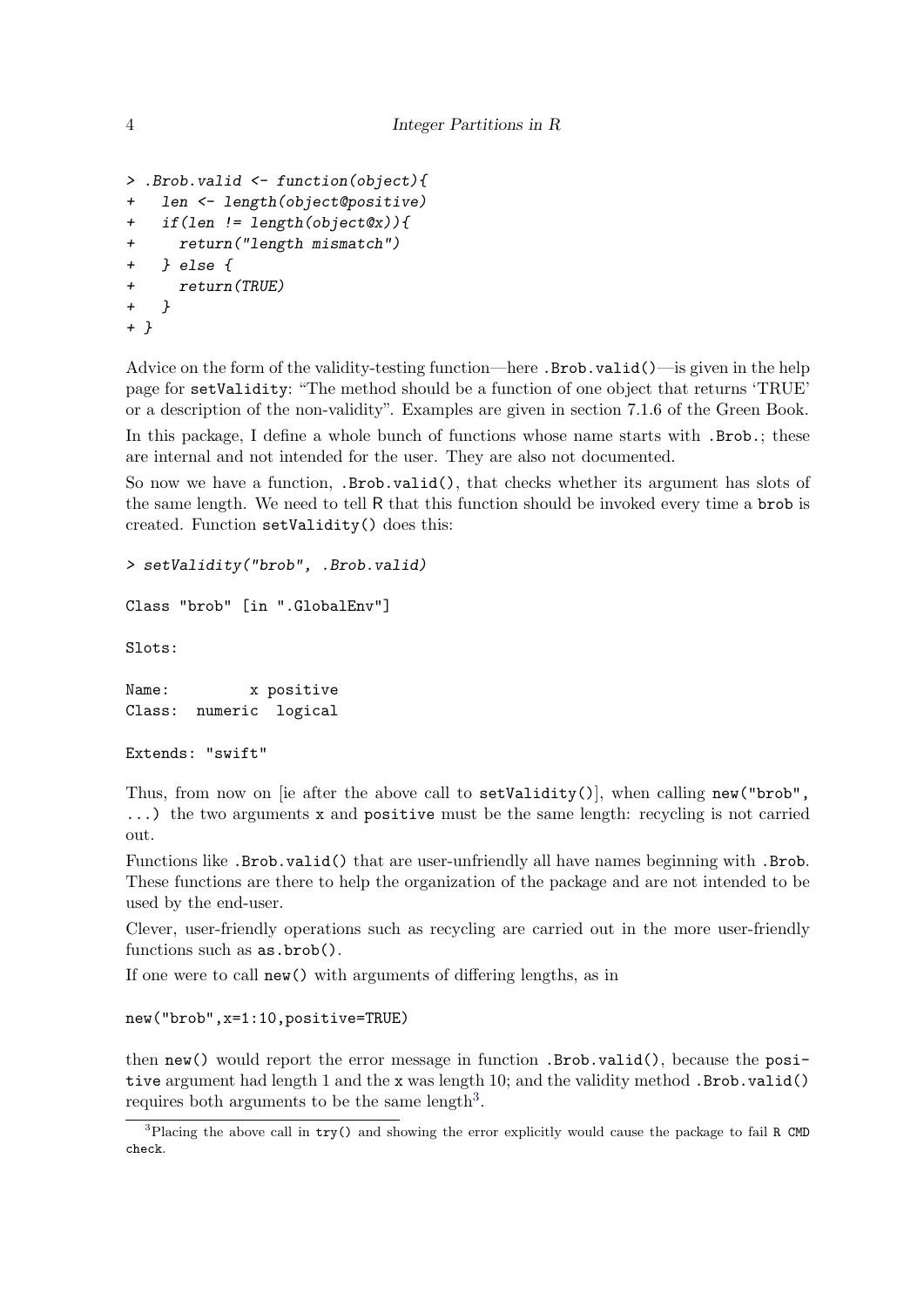So now new() works, but isn't exactly user-friendly: often one would want the above call to recycle the second argument to length 10 to match the first. This deficiency is remedied in the next section.

## 3. Basic user-friendly functions to create brobs

The basic, semi user-friendly function for creating brobs is brob():

```
> "brob" <- function(x=double(),positive){
+ if(missing(positive)){
+ positive <- rep(TRUE,length(x))
+ }
+ if(length(positive)==1){
+ positive <- rep(positive,length(x))
+ }
+ new("brob",x=as.numeric(x),positive=positive)
+ }
```
Thus  $\text{brob}(x)$  will return a number formally equal to  $e^x$ . Function  $\text{brob}(x)$  does helpful things like assuming the user desires positive numbers; it also carries out recycling:

```
> brob(1:10, FALSE)An object of class "brob"
Slot "x":
 [1] 1 2 3 4 5 6 7 8 9 10
Slot "positive":
 [1] FALSE FALSE FALSE FALSE FALSE FALSE FALSE FALSE FALSE FALSE
```
Note that brob() isn't exactly terribly user-friendly: it's confusing. brob(5) returns a number formally equal to  $e^5$ , not 5. This is documented in the help page, where the user is encouraged to use function as.brob() instead.

# 4. Testing for brobs: an is.brob() function

Function is() will test for an object being a brob:

 $>$  is(brob(1:5), "brob")

#### [1] TRUE

(see help(is) for more details) but a small package like this, with only brobs and glubs to consider, could benefit from an S3-style function is.brob(). This is easy to define: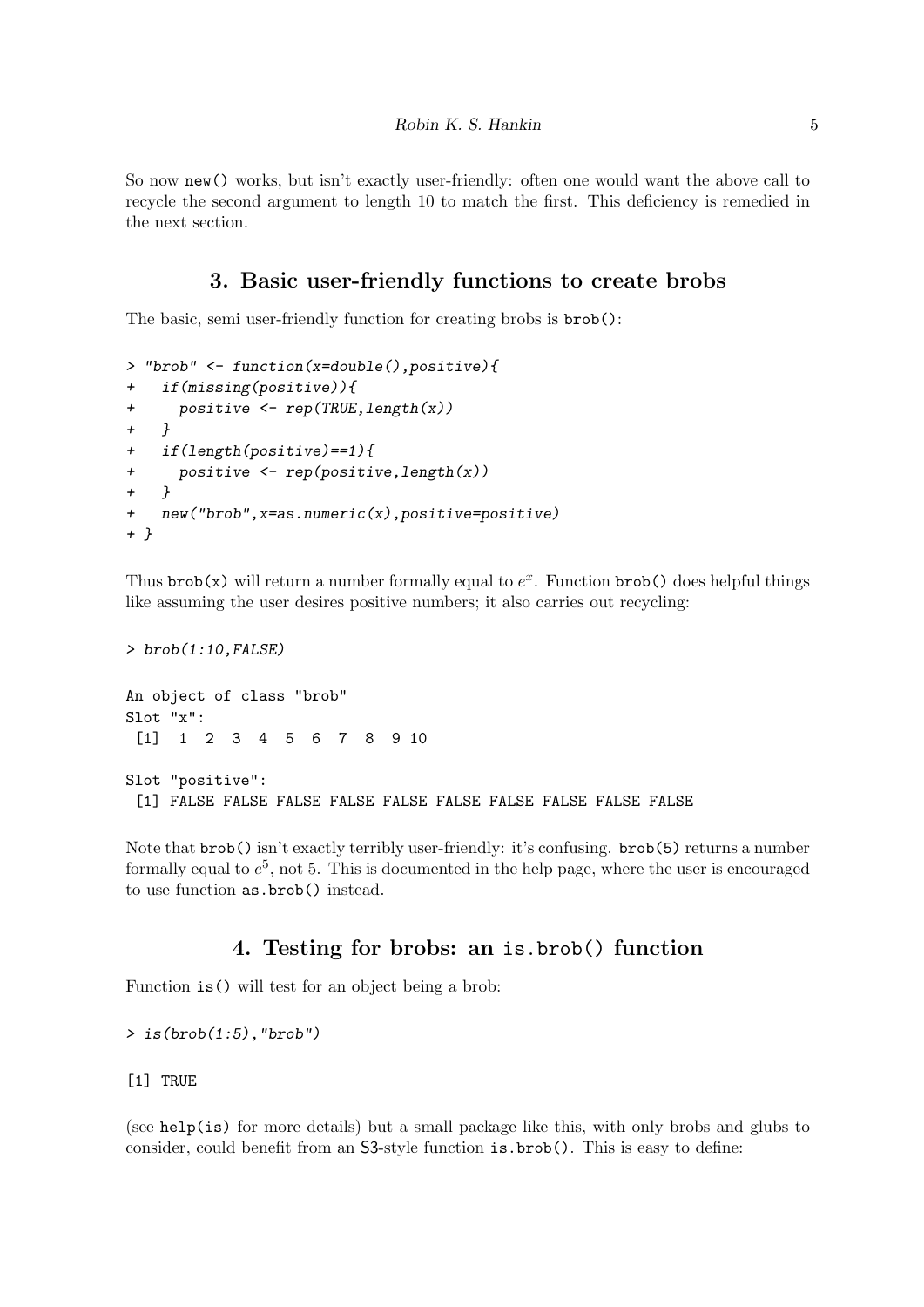```
> is.brob \leftarrow function(x){is(x,"brob")}
> is.glub \leftarrow function(x){is(x,"glub")}
```
now the user can just type is. brob(x) to find out whether an object is a brob<sup>[4](#page-5-0)</sup>. We also define an is.glub() function similarly. So now we can check for objects being brobs and glubs.

## 5. Coercion: an as.brob() function

Next, some ways to coerce objects to class brob:

```
> "as.brob" \leq function(x){
+ if(is.brob(x)){
+ return(x)
+ } else if(is.complex(x)) {
+ warning("imaginary parts discarded")
+ return(Recall(Re(x)))
+ } else if(is.glub(x)){
+ warning("imaginary parts discarded")
+ return(Re(x))
+ } else {
+ return(brob(log(abs(x)), x>=0))+ }
+ }
```
So now we can coerce objects of various classes to brobs<sup>[5](#page-5-1)</sup>. The *only* way to create a brob is to use new(), and the *only* function that calls this is  $brob()$ . And  $a s.brob()$  calls this.

Note the user-friendliness of as.brob(). It takes numerics, brobs, and glubs (which give a warning).

```
Check as.brob():
```
 $>$  as.brob $(1:10)$ 

```
An object of class "brob"
Slot "x":
 [1] 0.0000000 0.6931472 1.0986123 1.3862944 1.6094379 1.7917595 1.9459101
```
<span id="page-5-0"></span><sup>&</sup>lt;sup>4</sup>This approach is fine for a tiny package like Brobdingnag, with only two or three classes. However, in the context of a more complicated package such as Matrix, which uses dozens of different classes in a complicated hierarchical structure, one might prefer to type is(x,"dpoMatrix-class") rather than define a plethora of functions along the lines of is.dpoMatrix-class().

<span id="page-5-1"></span><sup>&</sup>lt;sup>5</sup>The recommended way, appropriate for a complicated package such as Matrix, would be to execute setAs("numeric", "brob", .Brob.numeric\_to\_brob) and setAs("complex", "brob", .Brob.complex\_to\_brob). Then, if x is numeric,  $as(x, "brob")$  would return the appropriate brob via .Brob.numeric\_to\_brob(); we could then make as.brob() a generic with setGeneric() and define methods for it. Doing it this way would save function as.brob() having to test for its argument being a brob [carried out in the first few lines of as.brob()] because as() has such a test built in, implicitly.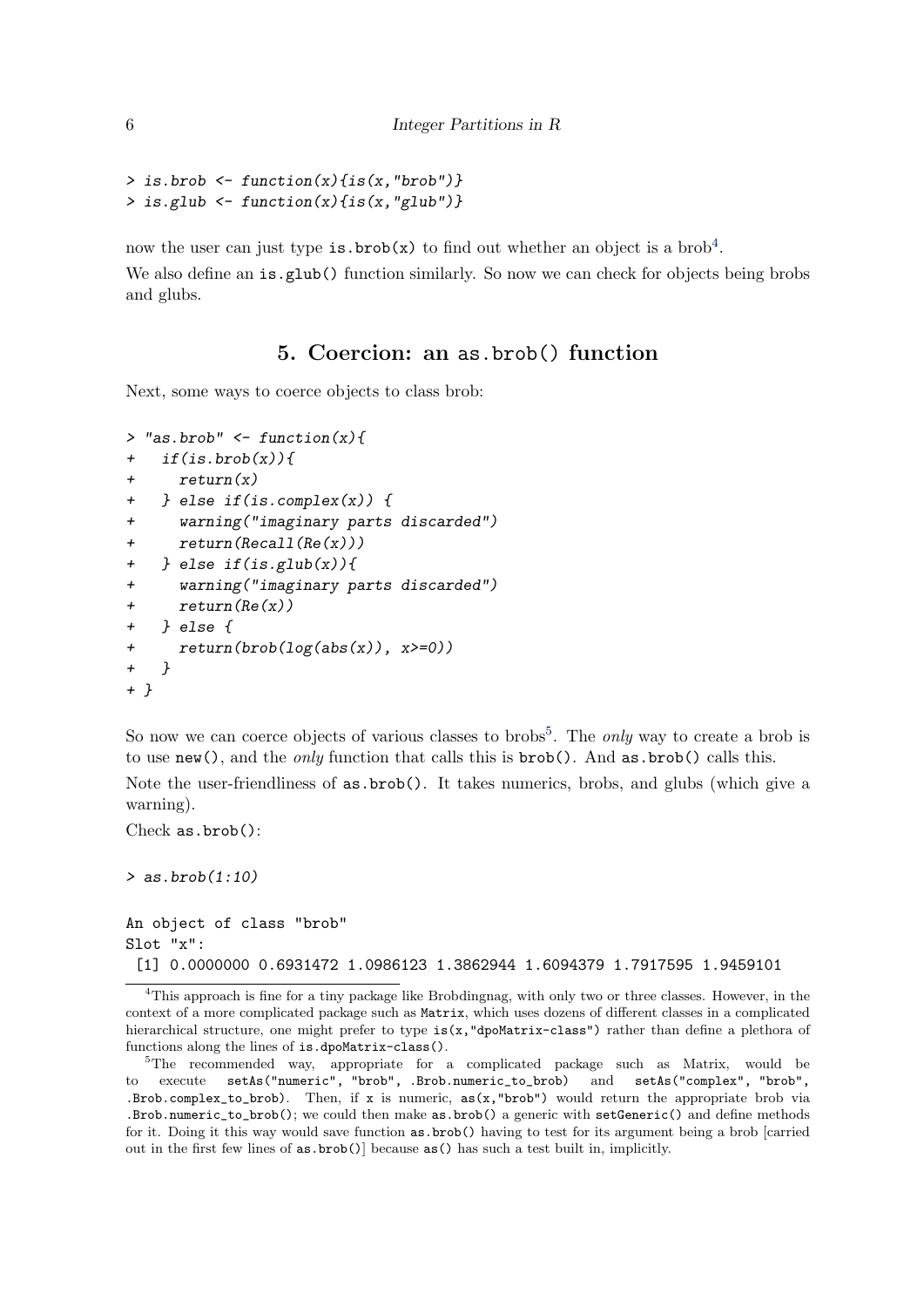```
[8] 2.0794415 2.1972246 2.3025851
Slot "positive":
 [1] TRUE TRUE TRUE TRUE TRUE TRUE TRUE TRUE TRUE TRUE
```
#### 6. Coercion: an as.numeric() function

Now we need some methods to coerce brobs to numeric. This is a two-stage process.

```
> setAs("brob", "numeric", function(from){
    out \leftarrow exp(from@x)
    out[!from@positive] <- -out[!from@positive]
+ return(out)
+ } )
```
This call to  $setAs()$  makes  $as(x, "numeric")$  carry out the function passed as the third argument when given a brob.

But in this package, the user isn't supposed to type  $as(x, "numeric")$ : the user is supposed to type as numeric(x)<sup>[6](#page-6-0)</sup>. To accomplish this, we have to tell R that function as numeric() should execute  $as(x, "numeric")$  when given a brob. This is done by calling function  $set^-$ Method():

```
> setMethod("as.numeric",signature(x="brob"),function(x){as(x,"numeric")})
```
We similarly need to make as.complex() work for brobs:

```
> setAs("brob", "complex", function(from){
+ return(as.numeric(from)+ 0i)
+ } )
> setMethod("as.complex",signature(x="brob"),function(x){as(x,"complex")})
```
We'll need similar methods for glubs too. Better check:

 $> x \leftarrow as.brob(1:4)$ > x An object of class "brob" Slot "x": [1] 0.0000000 0.6931472 1.0986123 1.3862944

Slot "positive": [1] TRUE TRUE TRUE TRUE

<span id="page-6-0"></span> $6$ Users can be expected to be familiar with functions such as as.numeric() and as.complex(), which is why the Brobdingnag package recommends this form. However, this might not be appropriate for a more complicated package such as Matrix because, to quote Martin Maechler, "it seems very ugly to define more than very few as.FOO() methods, and very natural to work with as(\*, "FOO") [constructions]". Of course, there's nothing to stop a user typing  $as(x, "numeric")$  if they wish.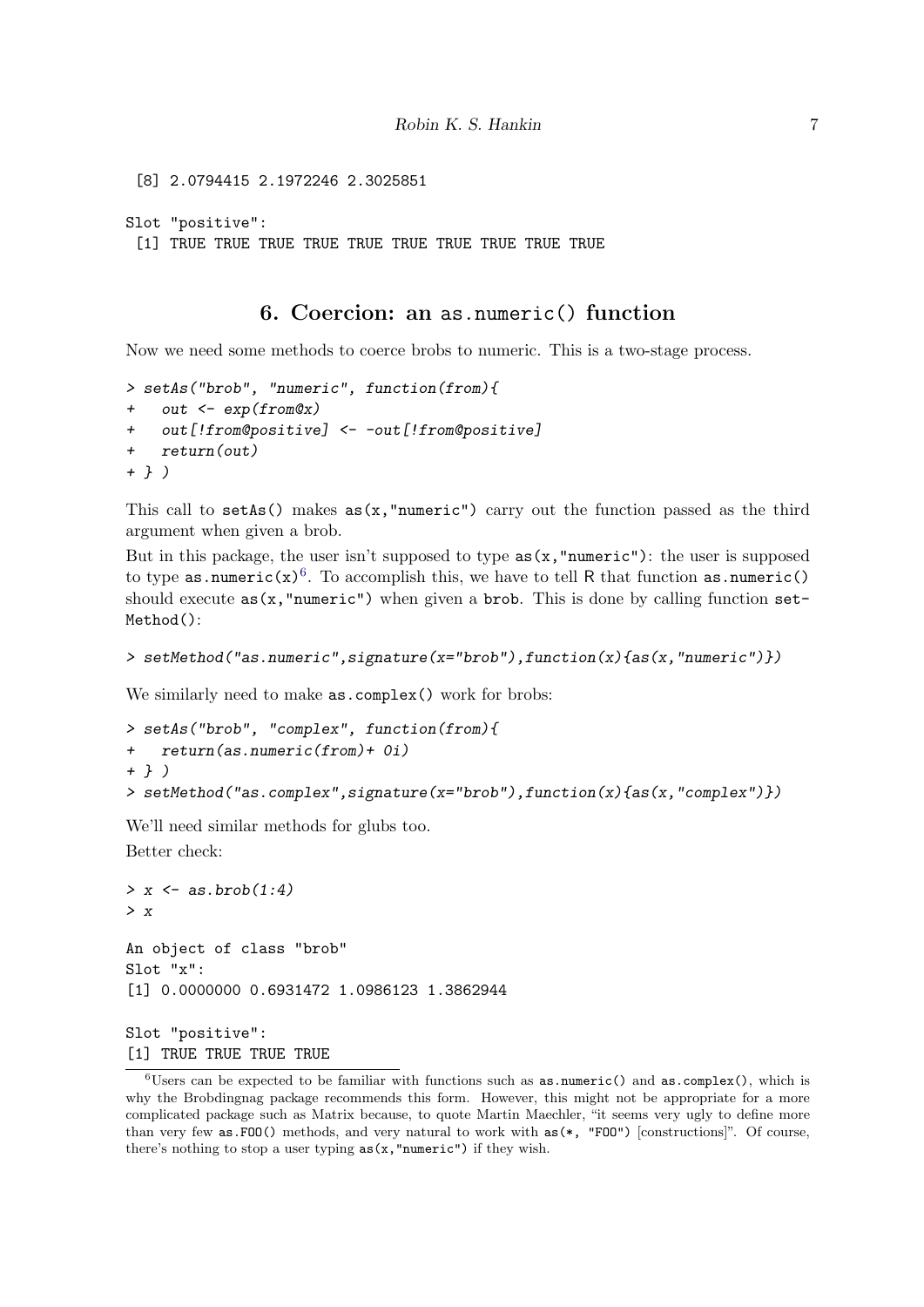> as.numeric(x)

[1] 1 2 3 4

So that works.

### 7. Print methods

Print methods are not strictly necessary, but make using the package much easier. First, a helper function:

```
> .Brob.print <- function(x, digits=5){
+ noquote( paste(c("-","+")[1+x@positive],"exp(",signif(x@x,digits),")",sep=""))
+ }
```
Then an S3 method:

```
> print.brob \leq function(x, \ldots)+ ji \leftarrow .Brob.print(x, ...)+ print(jj)
+ return(invisible(jj))
+ }
```
And finally a call to setMethod():

> setMethod("show", "brob", function(object){print.brob(object)})

This two-stage methodology is recommended in the Venables and Ripley. The .Brob.print() function does the hard work. Example of it in use:

```
> as.brob(1:4)[1] +exp(0) +exp(0.69315) +exp(1.0986) +exp(1.3863)
```
See how the brob object is printed out nicely, and with no special effort required of the user.

### 8. Get and Set methods

To be anal retentive about things, one should define C++ style accessor functions as follows:

```
> setGeneric("getX",function(x){standardGeneric("getX")})
> setGeneric("getP",function(x){standardGeneric("getP")})
> setMethod("getX","brob",function(x){x@x})
> setMethod("getP","brob",function(x){x@positive})
```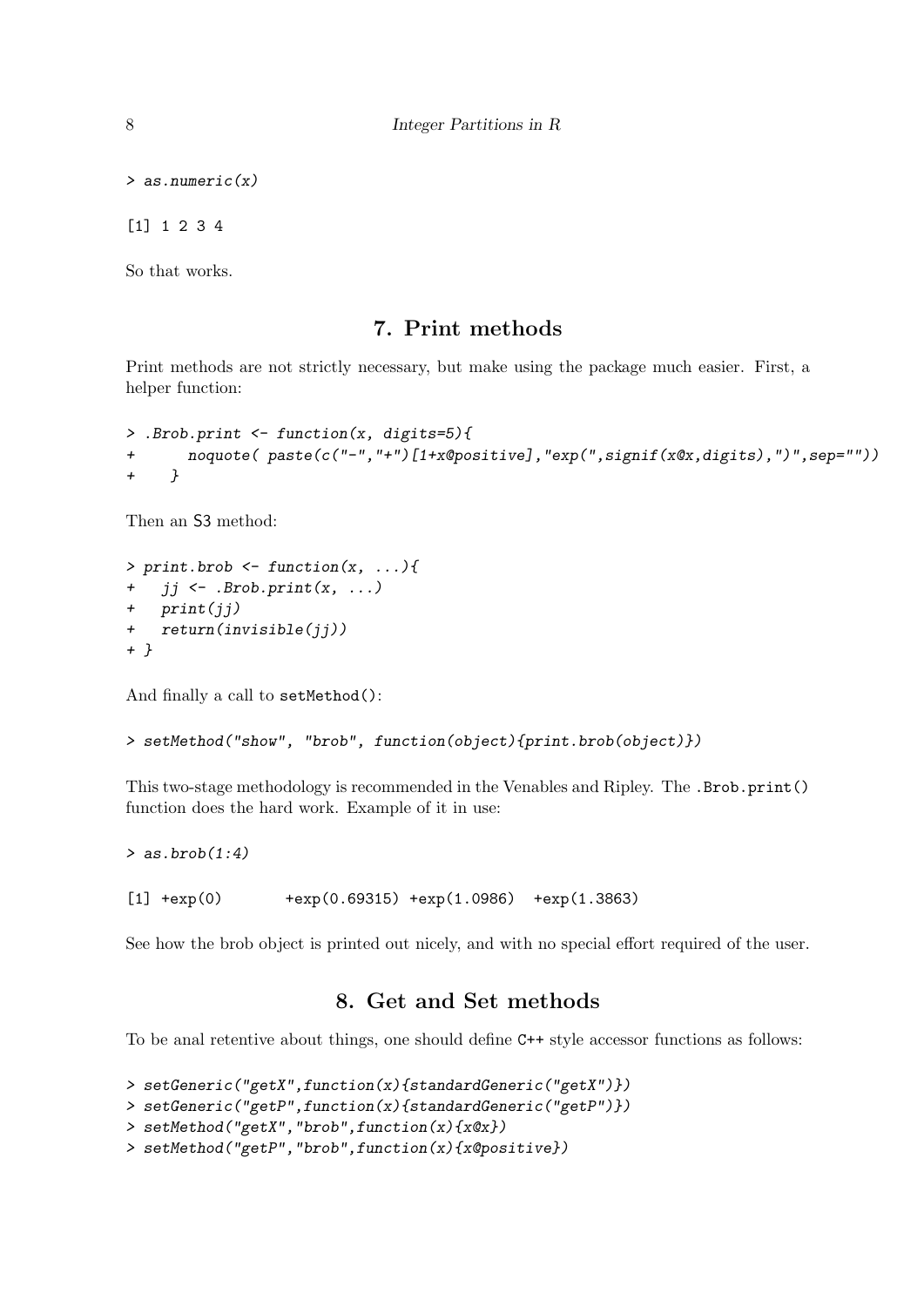but in practice I just use @ to access the slots. These are just here for good form's sake.

### 9. Length

Now a length:

> setMethod("length","brob",function(x){length(x@x)})

#### 10. Extracting elements of a vector

Next thing is to define some methods for extraction. This is done with setMethod() for extraction, and setReplaceMethod() for replacement.

```
> setMethod("[", "brob",
+ function(x, i, j, drop){
+ if(!missing(j)){
+ warning("second argument to extractor function ignored")
+ }
+ brob(x@x[i], x@positive[i])
+ } )
```
See how the third argument to setMethod() is a function whose arguments are the same as those to " $[$ "(). Argument j must be there otherwise one gets a signature error. I've put in a warning if a second argument that might be interpreted as j is given.

Now a method for replacement. This is a call to setReplaceMethod():

```
> setReplaceMethod("[",signature(x="brob"),
+ function(x,i,j,value){
+ if(!missing(j)){
+ warning("second argument to extractor function ignored")
+ }
+ jj.x <- x@x
+ jj.pos <- x@positive
+ if(is.brob(value)){
+ jj.x[i] <- value@x
+ jj.pos[i] <- value@positive
+ return(brob(x=jj.x,positive=jj.pos))
+ } else {
+ x[i] <- as.brob(value)
+ return(x)
+ }
+ } )
>
```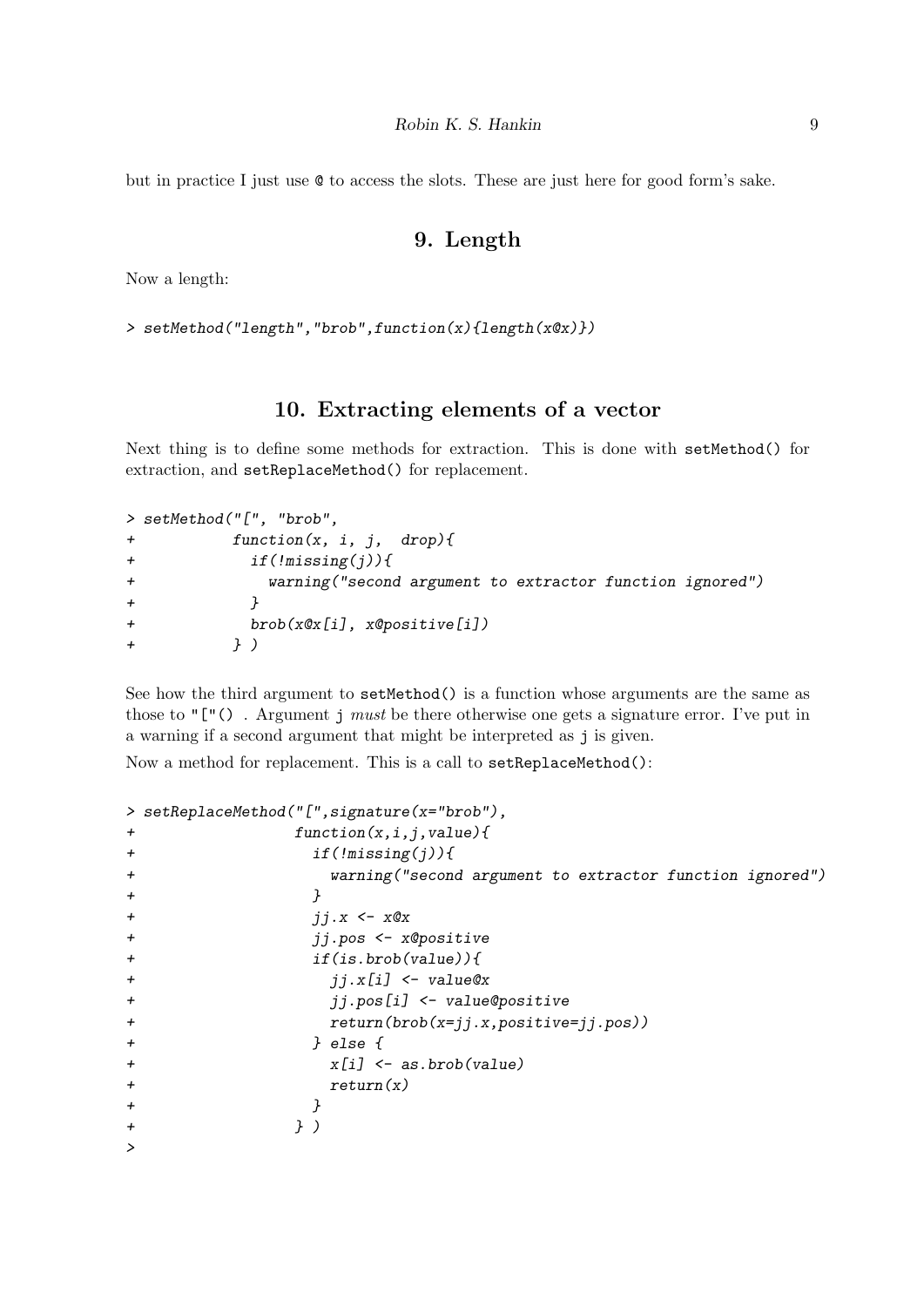See how the replacement function tests for the replacement value being a brob and acts accordingly.

### 11. Concatenation function cbrob()

It is not possible to make  $c()$  behave as expected for brobs<sup>[7](#page-9-0)</sup> (that is, if any of its arguments are brobs, to coerce all its arguments to brobs and then concatenate).

However, it is possible to define a function cbrob() that does the job. This has to be done in several stages.

First we define another user-unfriendly helper function .Brob.cPair() which takes two arguments, coerces them to brobs, and concatenates them:

```
> .Brob.cPair \leftarrow function(x, y){
    x \leftarrow as.brob(x)y \leftarrow as.brob(y)brob(c(x@x,y@x),c(x@positive,y@positive))+ }
```
This is just c() for the two slots separately. The idea is that function .Brob.cPair() takes two arguments; both are coerced to brobs and it returns the concatenated vector of brobs. Now, we need to set up a (user-unfriendly) generic function .cPair():

#### > setGeneric(".cPair", function(x,y){standardGeneric(".cPair")})

Function .cPair() is not substantive (sic): it exists purely in order to be a generic function that dispatches to .Brob.cPair().

Now we use setMethod() to organize the dispatch:

```
> setMethod(".cPair", c("brob", "brob"), function(x, y) {.Brob.cPair(x,y) })
> setMethod(".cPair", c("brob", "ANY"), function(x,y){.Brob.cPair(x,as.brob(y))})
> setMethod(".cPair", c("ANY", "brob"), function(x,y){.Brob.cPair(as.brob(x),y)})
> setMethod(".cPair", c("ANY", "ANY"), function(x, y){c(x, y)})
```
The four calls are necessary for the four different signatures that might be encountered. Note the ANY class in the second, third, and fourth call. Thus if someone wants to write a new class of object (a lugg, say), and wants to concatenate luggs with a brob, this will work provided that they use setAs() to make as.brob() coerce correctly for lugg objects. The method used here allows this to be done without any changes to the Brobdingnag package.

The final stage is the definition of cbrob(), a user-friendly wrapper for the above stuff:

 $>$  "cbrob"  $\leq$  function(x, ...) {  $if(nargs() < 3)$ 

<span id="page-9-0"></span><sup>7</sup>The ideas in this section are entirely due to John Chambers, who kindly replied to a question of mine on the R-devel email list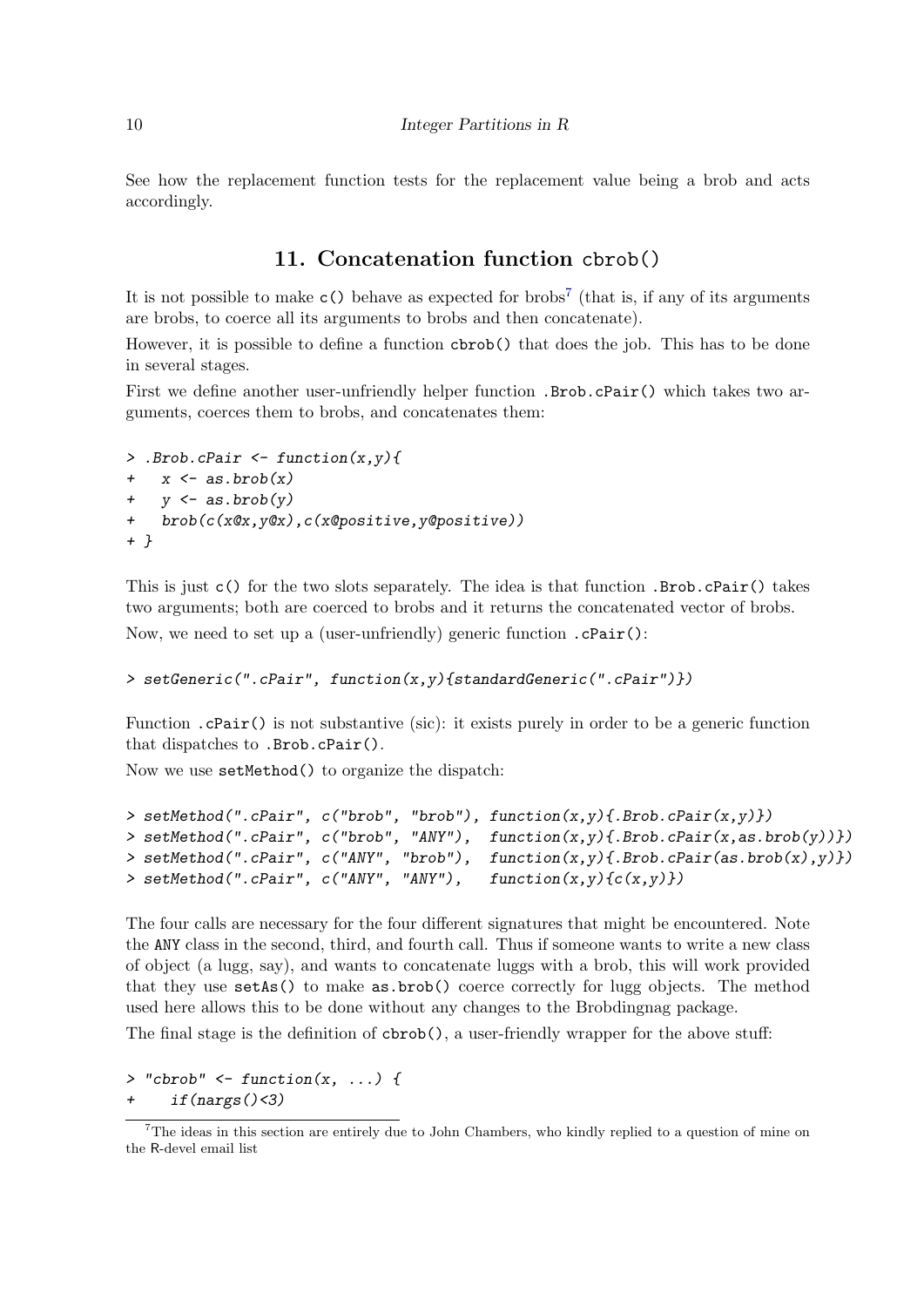```
+ . cPair(x, \ldots)+ else
+ .cPair(x, Recall(...))
+ }
```
Note the recursive definition. If  $cbrob()$  is called with *any* set of arguments that include a brob anywhere, this will result in the whole lot being coerced to brobs [by .Brob.cPair()]. Which is what we want (although glubs will require more work).

Just test this:

```
> a < -1:3> b \leq -as.brob(1e100)\gt cbrob(a,a,b,a)
[1] +exp(0) +exp(0.69315) +exp(1.0986) +exp(0) +exp(0.69315)
[6] +exp(1.0986) +exp(230.26) +exp(0) +exp(0.69315) +exp(1.0986)
```
So it worked: everything was coerced to a brob because of the single object of class brob in the call.

# 12. Maths

The math group generic functions are set with function setMethod(). But, before this can be called, function sqrt() needs a specific brob method:

```
> setMethod("sqrt","brob", function(x){
+ brob(ifelse(x@positive,x@x/2, NaN),TRUE)
+ } )
```
Just check that:

```
> sqrt(brob(4))
```
 $[1]$  +exp(2)

With these out of the way we can use  $setMethod()$  to define the appropriate functions in the math group generic:

```
> setMethod("Math", "brob",
+ function(x){
+ switch(.Generic,
+ abs = brob(x@x),
+ log = {+ \qquad \qquad \text{out} \leq -x \text{\textit{Q}} x+ out[!x@positive] <- NaN
+ out
```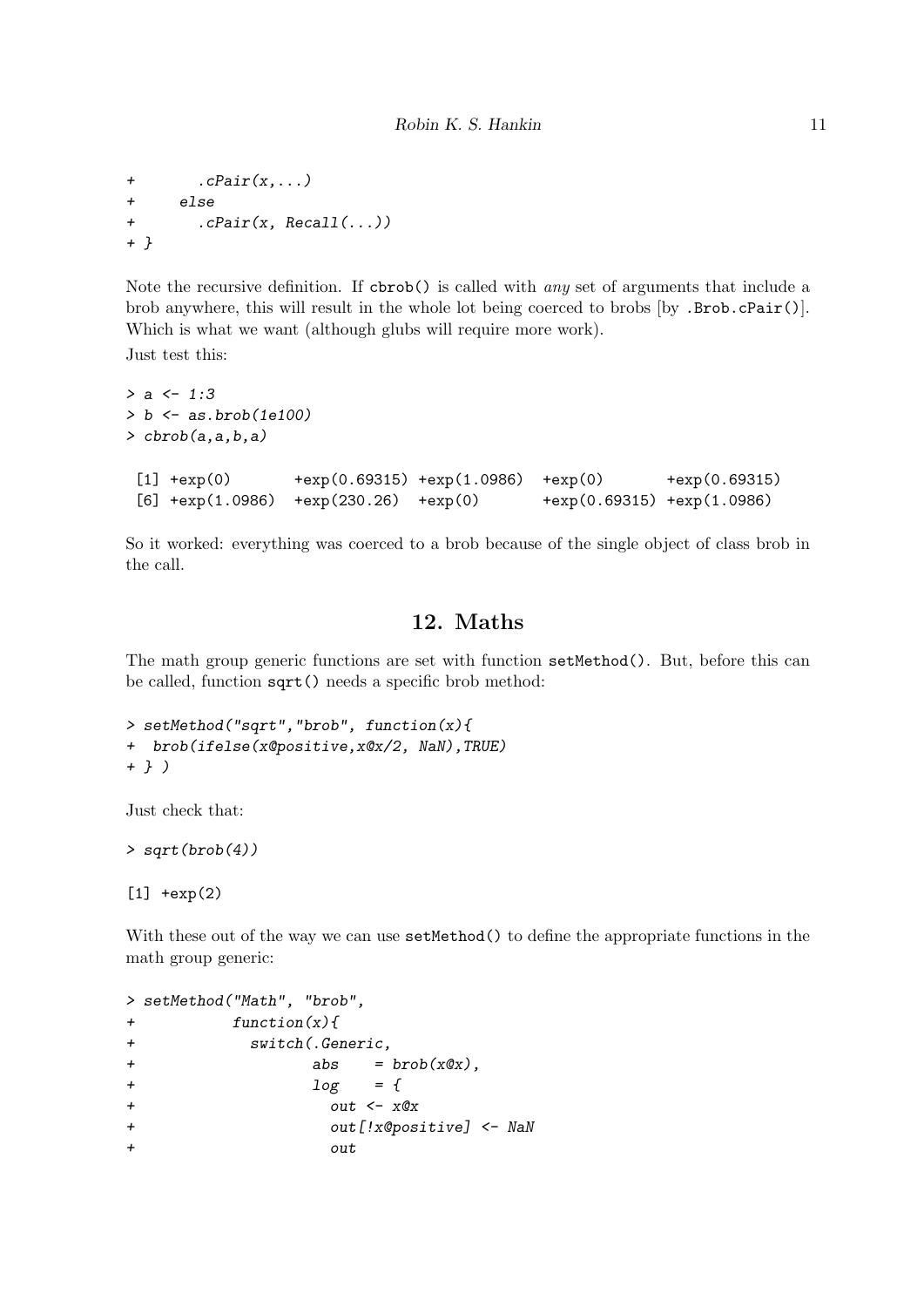| $\pmb{+}$    | },           |                                                                |
|--------------|--------------|----------------------------------------------------------------|
| $\ddot{}$    |              | $exp = brob(x),$                                               |
| $\div$       |              | $cosh = \{(brob(x) + brob(-x))/2\},\$                          |
| $\pmb{+}$    |              | $sinh = \left( (brob(x) - brob(-x))/2 \right),$                |
| $\ddot{}$    | acos         | $=$ ,                                                          |
| $\pmb{+}$    | acosh        | $=$ ,                                                          |
| $\div$       | asin         | $=$ ,                                                          |
| $\pmb{+}$    | asinh        | $=$ .                                                          |
| $\div$       | atan         | $=$ ,                                                          |
| $\div$       | $atanh =$ ,  |                                                                |
| $\pmb{+}$    | cos          | $=$ ,                                                          |
| $\pmb{+}$    | sin          | $=$ ,                                                          |
| $\pmb{+}$    | tan          | $=$ ,                                                          |
| $\pmb{+}$    | tanh         | $=$ ,                                                          |
| $\pmb{+}$    |              | trunc = callGeneric(as.numeric(x)),                            |
| $\ddot{}$    | $lgamma =$ , |                                                                |
| $\pmb{+}$    | $cumsum =$ , |                                                                |
| $\pmb{+}$    | gamma        | $=$ ,                                                          |
| $\ddot{}$    | $ceiling=$ , |                                                                |
| $\pmb{+}$    |              | $floor = as.brob(callGenerator(a.s.numeric(x))),$              |
| $\pmb{+}$    |              | stop(paste(.Generic, "not allowed on Brobdingnagian numbers")) |
| $\div$       |              |                                                                |
| })<br>$\div$ |              |                                                                |

See how the third argument to setMethod() is a function. This function has access to .Generic, in addition to x and uses it to decide which operation to perform.

See how functions  $\text{acos}(x)$  to  $\text{trunc}(x)$  just drop through to callGeneric(as.numeric(x)). See also the method for log(), which uses facts about brobs not known to S4. Just a quick check:

 $> sin(brob(4))$ 

[1] -0.9287679

So that works.

### 13. Operations

Now we need to make sure that  $brob(1) + brob(3)$  works: the operations  $+, -, *, /$  must work as expected. This is hard.

First step: define some user-unfriendly functions that carry out the operations. For example, function .Brob.negative() simply returns the negative of a brob. These functions are not for the user.

> .Brob.negative <- function(e1){

+ brob(e1@x,!e1@positive)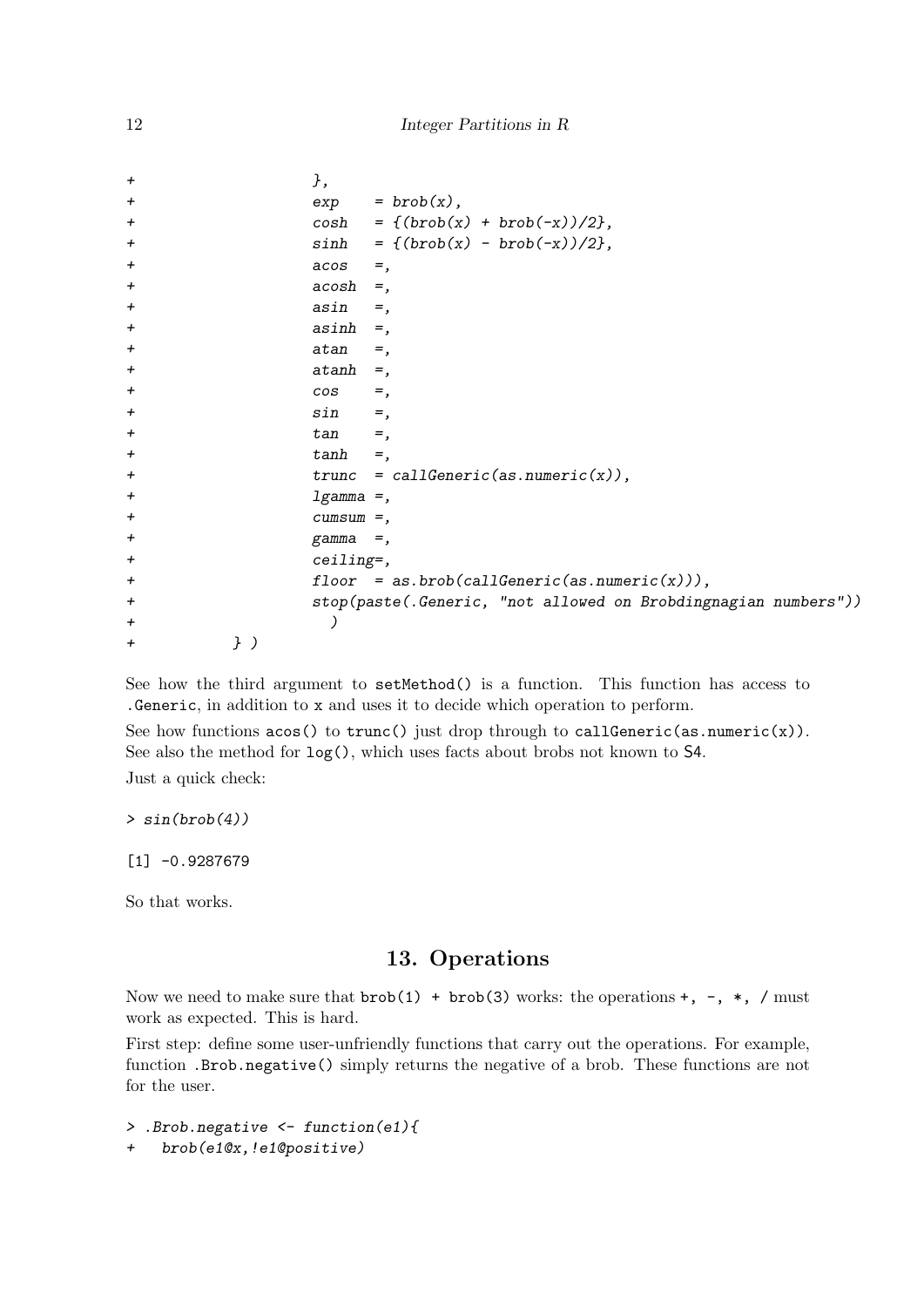```
+ }
> .Brob.ds <- function(e1,e2){ # "ds" == "different signs"
+ xor(e1@positive,e2@positive)
+ }
> .Brob.add \leq function(e1,e2){
+ e1 \leftarrow as.brob(e1)
+ e2 \leftarrow as.brob(e2)
+
   jj \leftarrow rbind(e1@x,e2@x)
+ x1 <- jj[1,]
+ x2 \leftarrow jj[2,]+ out.x <- double(length(x1))
+
+ jj <- rbind(e1@positive,e2@positive)
+ p1 \leftarrow jj[1,]+ p2 \leftarrow jj[2,]+ out.pos <- p1
+
+ ds \leftarrow . Brob.ds(e1,e2)
+ ss <- !ds #ss == "Same Sign"
+
+ out.x[ss] \leftarrow pmax(x1[ss],x2[ss]) + log1p(+exp(-abs(x1[ss]-x2[ss])))
+ out.x[ds] \leftarrow pmax(x1[ds], x2[ds]) + log1p(-exp(-abs(x1[ds]-x2[ds])))+
+ # Now special dispensation for 0+0:
+ out.x[ (x1 == -Inf) & (x2 == -Inf)] <--Inf
+ out.pos <- p1
+ out.pos[ds] <- xor((x1[ds] > x2[ds]) , (!p1[ds]) )
+ return(brob(out.x,out.pos))
+ }
> .Brob.mult <- function(e1,e2){
+ e1 \leq as. brob(e1)
   e2 \leftarrow as.brob(e2)+ return(brob(e1@x + e2@x, !.Brob.ds(e1,e2)))
+ }
> .Brob.power <- function(e1,e2){
+ stopifnot(is.brob(e1) | is.brob(e2))
+ if(is.brob(e2)){ # e2 a brob => answer a brob (ignore signs)
+ return(brob(log(e1) * brob(e2@x), TRUE))
+ } else { #e2 a non-brob (try to account for signs)
+ s \le as.integer(2*e1@positive-1) #s = +/-1+ return(brob(e1@x*as.brob(e2), (s^as.numeric(e2))>0))
+ }
+ }
> .Brob.inverse <- function(b){brob(-b@x,b@positive)}
```
Note the complexity of .Brob.add(). This is hard because logs are good at multiplying but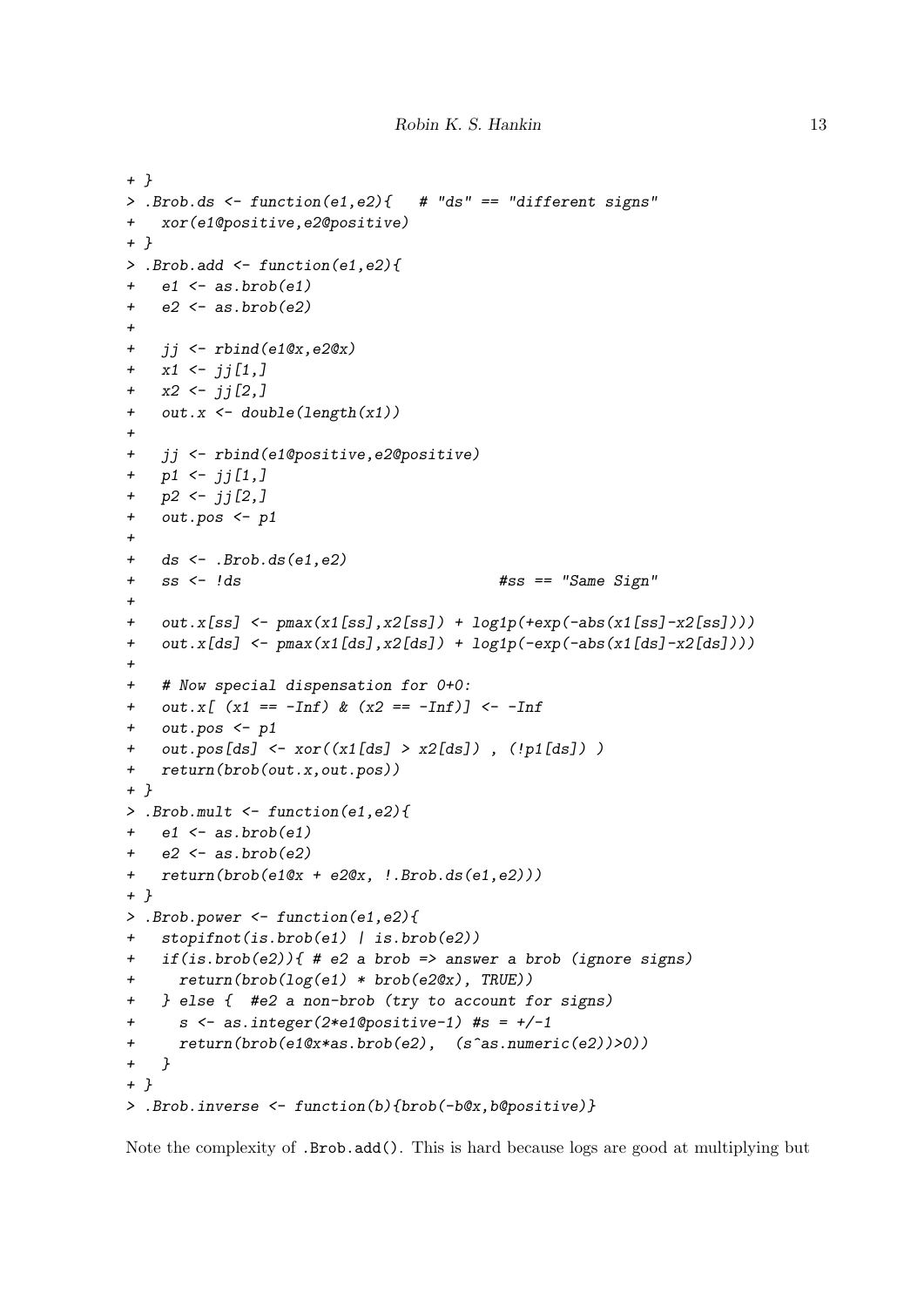bad at adding [ss and ds mean "same sign" and "different sign" respectively].

The first step is to make sure that the unary operators + and - work. We do this by a call to setMethod():

```
> setMethod("Arith",signature(e1 = "brob", e2="missing"),
+ function(e1,e2){
+ switch(.Generic,
+ "+" = e1.
+ "-" = .Brob.negative(e1),
+ stop(paste("Unary operator", .Generic,
+ "not allowed on Brobdingnagian numbers"))
+ )
+ } )
```
Note the second argument is signature(e1 = "brob", e2="missing"): this effectively restricts the scope to unary operators. The switch() statement only allows the  $+$  and the -.

Check:

 $>$  -brob(5)

 $[1]$   $-exp(5)$ 

So that works.

Next step, another user-unfriendly helper function that does the dirty work:

```
> .Brob.arith <- function(e1,e2){
+ switch(.Generic,
+ "+" = .Brob.add (e1, e2),
+ "-" = .Brob.add (e1, .Brob.negative(as.brob(e2))),
+ "*" = .Brob.mult (e1, e2),
+ "/" = .Brob.mult (e1, .Brob.inverse(as.brob(e2))),
+ "'' = .Brob.power(e1, e2),stop(paste("binary operator \"", .Generic, "\" not defined for Brobdingnagian n
+ ) }
```
And now we can call setMethod():

```
> setMethod("Arith", signature(e1 = "brob", e2="ANY"), .Brob.arith)
> setMethod("Arith", signature(e1 = "ANY", e2="brob"), .Brob.arith)
> setMethod("Arith", signature(e1 = "brob", e2="brob"), .Brob.arith)
```
Better check it:

 $>$  1e100 + as.brob(10)^100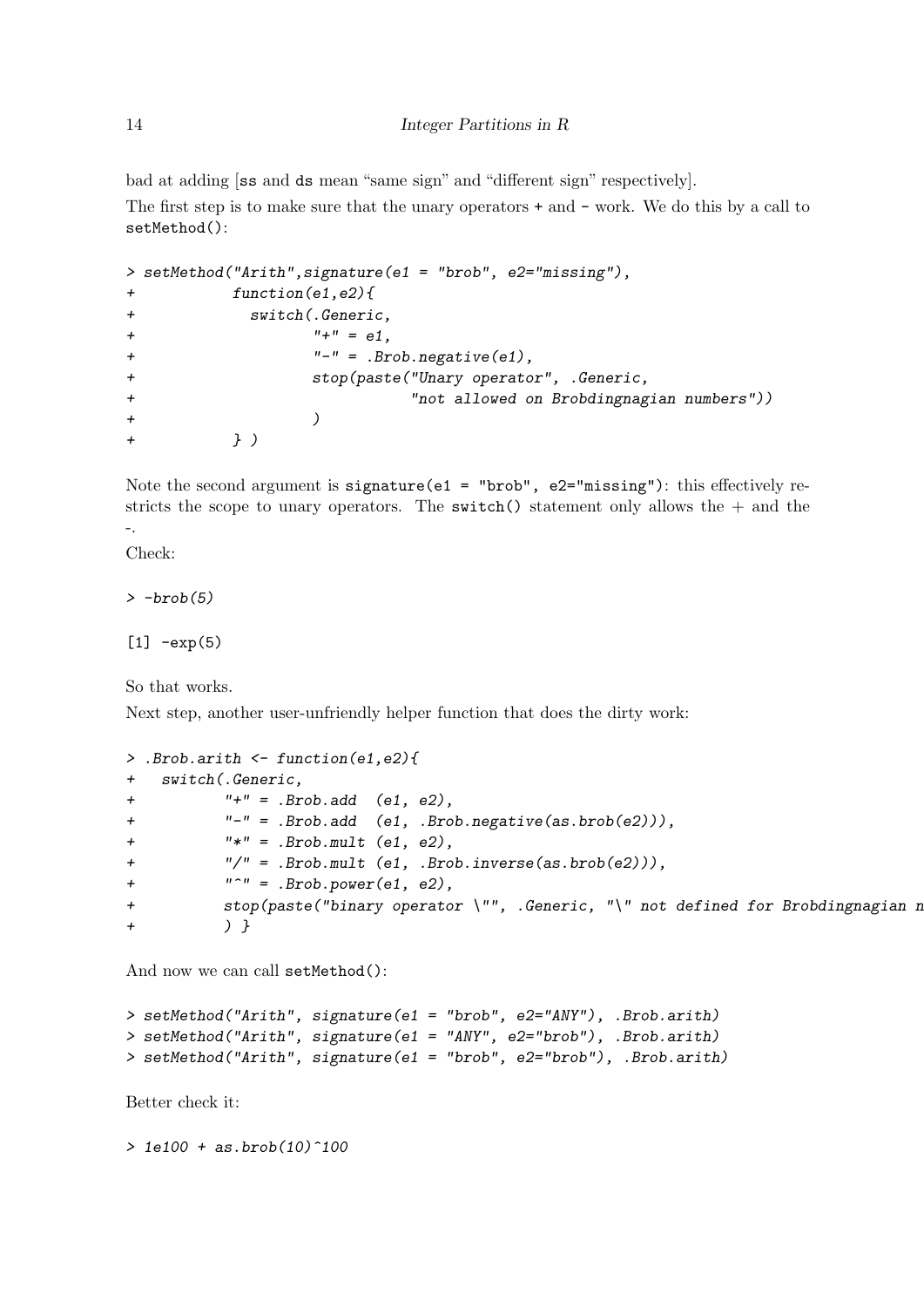[1] +exp(230.95)

#### 14. Comparison

This is pretty much the same as the others. First, some user-unfriendly helper functions:

```
> .Brob.equal <- function(e1,e2){
+ (e1@x==e2@x) & (e1@positive==e2@positive)
+ }
> .Brob.greater <- function(e1,e2){
+ jj.x <- rbind(e1@x,e2@x)
+ jj.p <- rbind(e1@positive,e2@positive)
+
+ ds \leftarrow . Brob.ds(e1,e2)
+ ss <- !ds #ss == "Same Sign"
+ greater <- logical(length(ss))
++ greater[ds] <- jj.p[1,ds]
+ greater[ss] <- jj.p[1,ss] & (jj.x[1,ss] > jj.x[2,ss])
+ return(greater)
+ }
```
These are the fundamental ones. We can now define another all-encompassing user-unfriendly function:

```
> ".Brob.compare" <- function(e1,e2){
+ e1 <- as.brob(e1)
+ e2 \leftarrow as.brob(e2)
+ switch(.Generic,
+ "==" = .Brob.equals(e1, e2),
+ "!=" = !.Brob.equal(e1,e2),
+ " = .Brob.greater(e1,e2),
+ "<" = !.Brob.greater(e1,e2) & !.Brob.equal(e1,e2),
+ ">=" = .Brob.greater(e1,e2) | .Brob.equal(e1,e2),
+ "<=" = !.Brob.greater(e1,e2) | .Brob.equal(e1,e2),
+ stop(paste(.Generic, "not supported for Brobdingnagian numbers"))
+ )
+ }
```
See how this function coerces both arguments to brobs. Now the call to setMethod():

```
> setMethod("Compare", signature(e1="brob", e2="ANY" ), .Brob.compare)
> setMethod("Compare", signature(e1="ANY" , e2="brob"), .Brob.compare)
> setMethod("Compare", signature(e1="brob", e2="brob"), .Brob.compare)
```
Better check: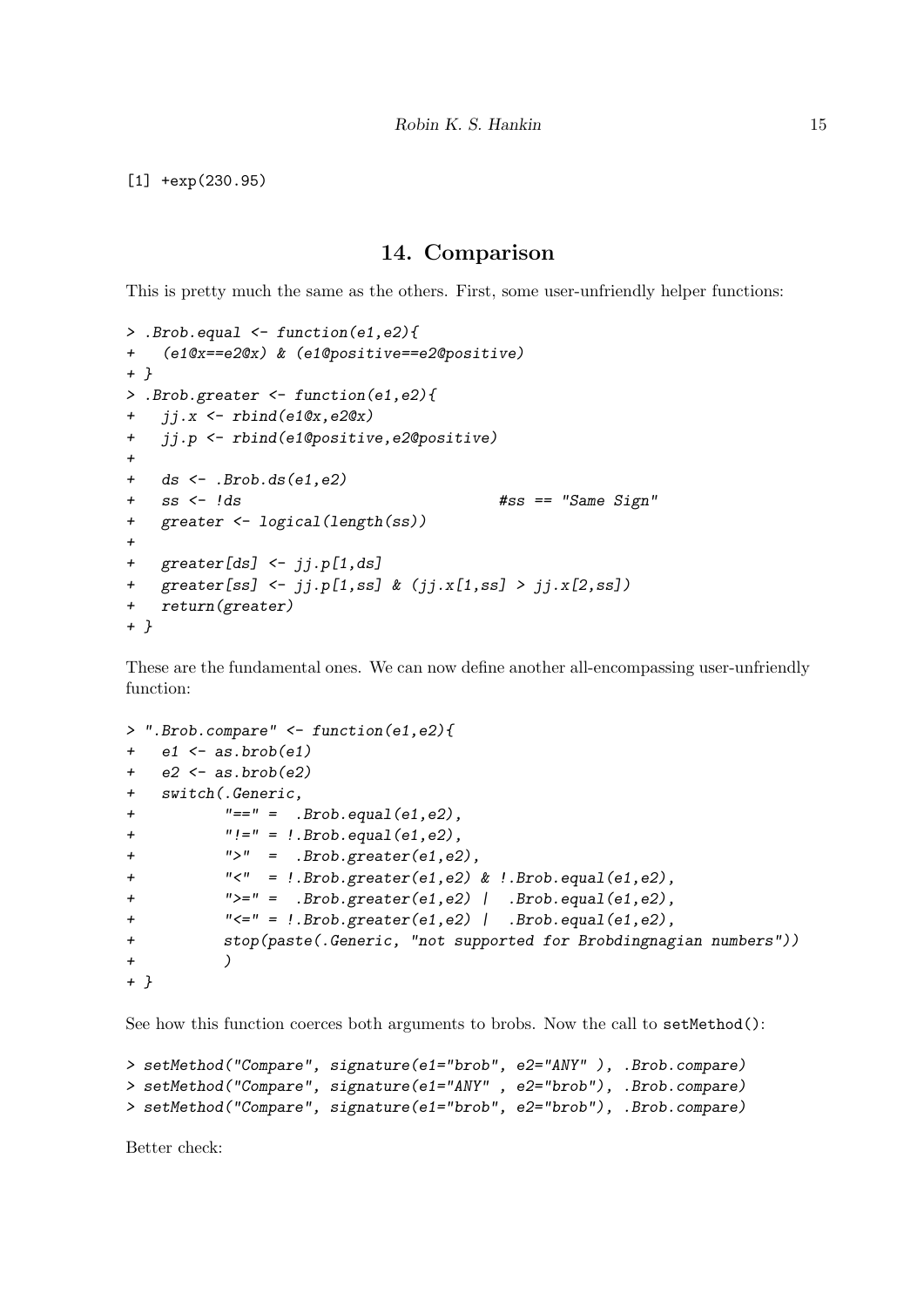```
> as.brob(10) < as.brob(11)
```
[1] TRUE

 $>$  as.brob(10)  $\leq$  as.brob(10)

[1] TRUE

So that works.

### 15. Logic

<span id="page-15-0"></span>(The material in this section works in R-2.4.1, but not R-2.4.0). First a helper function:

```
> .Brob.logic <- function(e1,e2){
  stop("No logic currently implemented for Brobdingnagian numbers")
+ }
```
Now the calls to setMethod():

```
> setMethod("Logic",signature(e1="swift",e2="ANY"), .Brob.logic)
> setMethod("Logic",signature(e1="ANY",e2="swift"), .Brob.logic)
> setMethod("Logic",signature(e1="swift",e2="swift"), .Brob.logic)
```
Note that the signatures specify swift objects, so that glubs will be handled correctly too in one fell swoop. Note the third call to setMethod(): without this, a call to Logic() with signature c("swift","swift") would be ambiguous as it might be interpreted as c("swift","ANY") or c("ANY","swift").

Here, class swift extends brob and glub; so both brobs and glubs are swift objects. But no object is a "pure" swift; it's either a brob or a glub. This is useful here because I might dream up some new class of objects that are "like" brobs in some way (for example, a class of objects whose elements are quaternions with Brobdingnagian components) and it would be nice to specify behaviour that is generic to brobs and glubs and the new class of objects too.

## 16. Miscellaneous generics

We now have to tell R that certain functions are to be considered generic. The functions are max(), min(), range(), prod(), and sum(). The help page for (eg) max() specifies that the arguments must be numeric, and brobs aren't numeric.

In versions of R prior to 2.6-0 (I think),  $log()$  needs to be made a generic with  $setGenerator()$ . But, in versions 2.6-0 and above, all the group generics (including log) are primitive, which means that the generic function is implicit and cannot be changed. This applies to the other group generics too (max, min, prod, range sum). So to work with both types of R, one needs to check whether or not log (or max or whatever) is generic before calling setGeneric().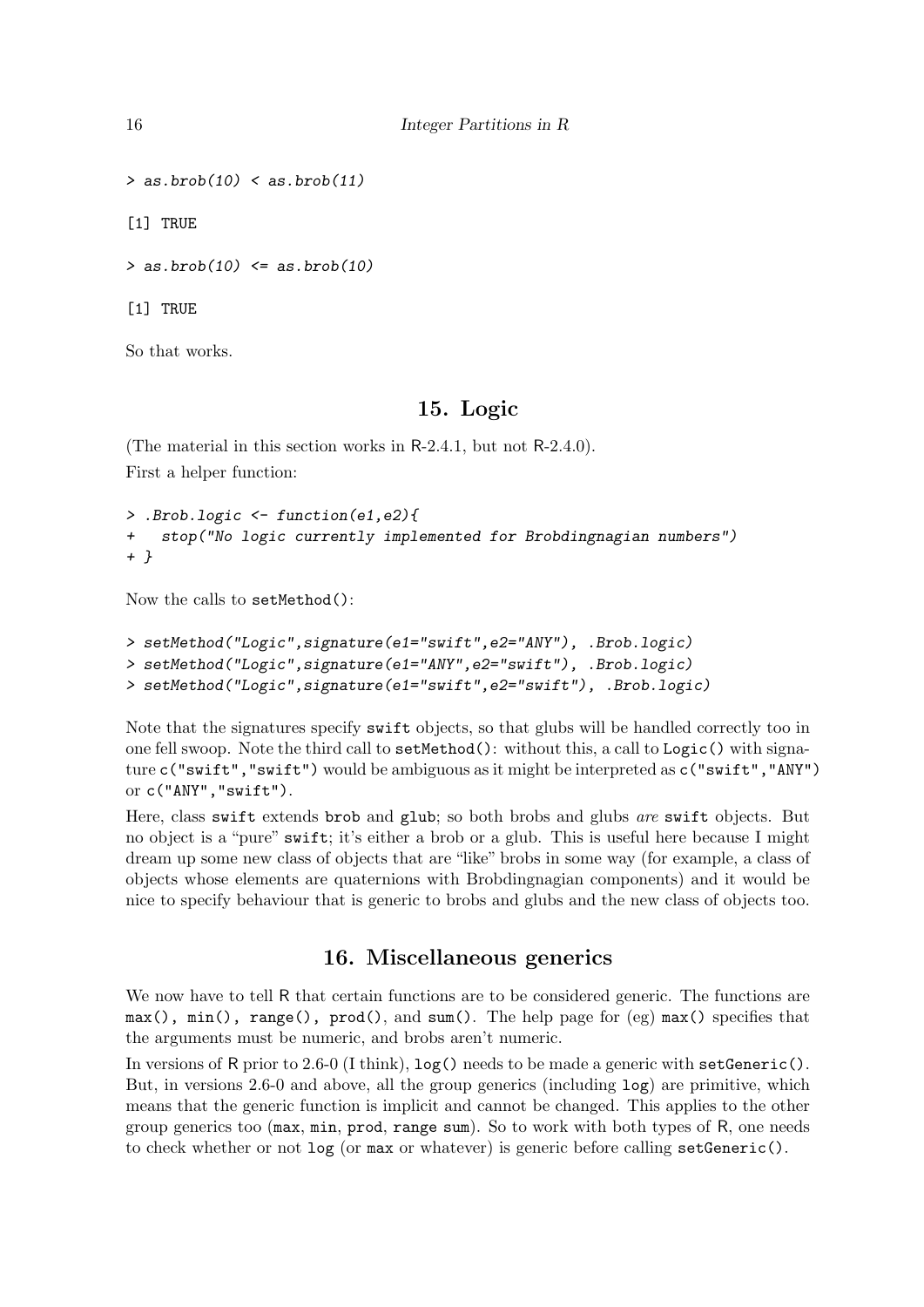```
> if(!isGeneric("log")){
+ setGeneric("log",group="Math")
+ }
> if(!isGeneric("sum")){
+ setGeneric("max", function(x, ..., na.rm = FALSE)
+ {
+ standardGeneric("max")
        \},
+ useAsDefault = function(x, ..., na.rm = FALSE)
+ {
              base::max(x, ..., na.rm = na.rm)+ },
+ group = "Summary")
+
+ setGeneric("min", function(x, ..., na.rm = FALSE)
        \mathcal{L}+ standardGeneric("min")
+ },
        useAsDefault = function(x, ..., na.rm = FALSE)+ {
+ base::min(x, \ldots, na.rm = na.rm)+ },
+ group = "Summary")
+
+ setGeneric("range", function(x, ..., na.rm = FALSE)
+ {
+ standardGeneric("range")
+ },
+ useAsDefault = function(x, ..., na.rm = FALSE)
+ {
              base::range(x, ..., na.rm = na.rm)+ },
+ group = "Summary")
+
+ setGeneric("prod", function(x, ..., na.rm = FALSE)
        \mathcal{L}+ standardGeneric("prod")
+ },
+ useAsDefault = function(x, ..., na.rm = FALSE)
+ {
              base::prod(x, ..., na.rm = na.rm)+ },
+ group = "Summary")
+
+ setGeneric("sum", function(x, ..., na.rm = FALSE)
+ {
```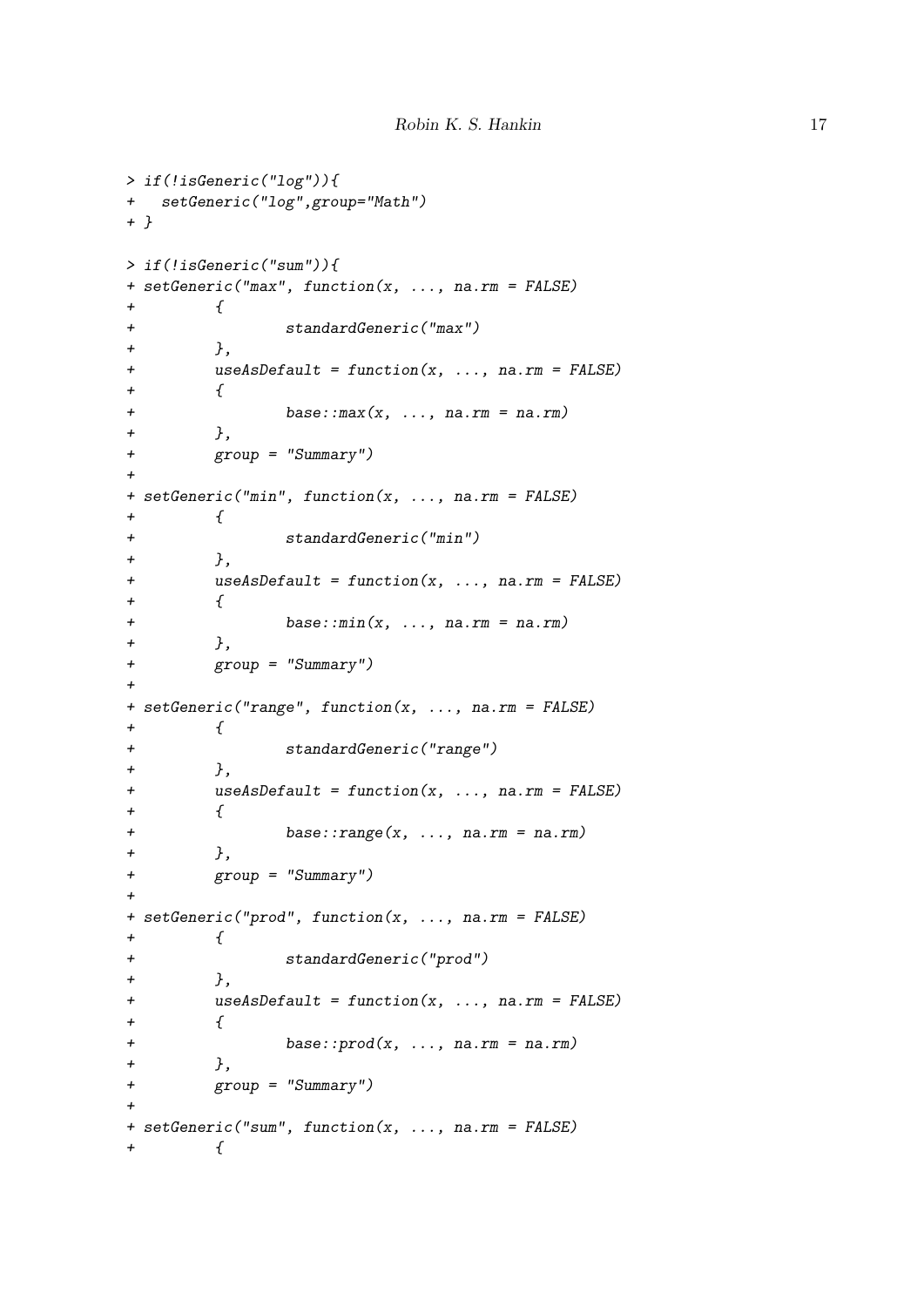```
+ standardGeneric("sum")
+ },
+ useAsDefault = function(x, ..., na.rm = FALSE)
+ {
+ base::sum(x, ..., na.rm = na.rm)
+ },
+ group = "Summary")
+ }
```
Now we need some more user-unfriendly helper functions:

```
> .Brob.max <- function(x, ..., na.rm=FALSE){
+ p <- x@positive
+ val \leftarrow x@x+ if(any(p)){
+ return(brob(max(val[p])))
+ } else {
+ # all negative
+ return(brob(min(val),FALSE))
+ }
+ }
> .Brob.prod \leftarrow function(x){
+ p <- x@positive
+ val \leftarrow x@x+ return(brob(sum(val),(sum(p)%%2)==0))
+ }
> .Brob.sum \leq function(x){
+ .Brob.sum.allpositive( x[x>0]) -
+ .Brob.sum.allpositive(-x[x<0])
+ }
> .Brob.sum.allpositive <- function(x){
+ if(length(x)<1){return(as.brob(0))}
+ val \leftarrow x@x+ p <- x@positive
+ mv \leftarrow max(val)
+ return(brob(mv + log1p(sum(exp(val[-which.max(val)]-mv))),TRUE))
+ }
```
Note the final function that sums its arguments, which are all assumed to be positive, in an intelligent, accurate, and efficient manner. No checking is done (this is not a user-friendly function!).

We can define .Brob.sum() in terms of this: return the difference between the sum of the positive arguments and and the sum of minus the negative arguments.

> setMethod("Summary", "brob", + function(x, ..., na.rm=FALSE){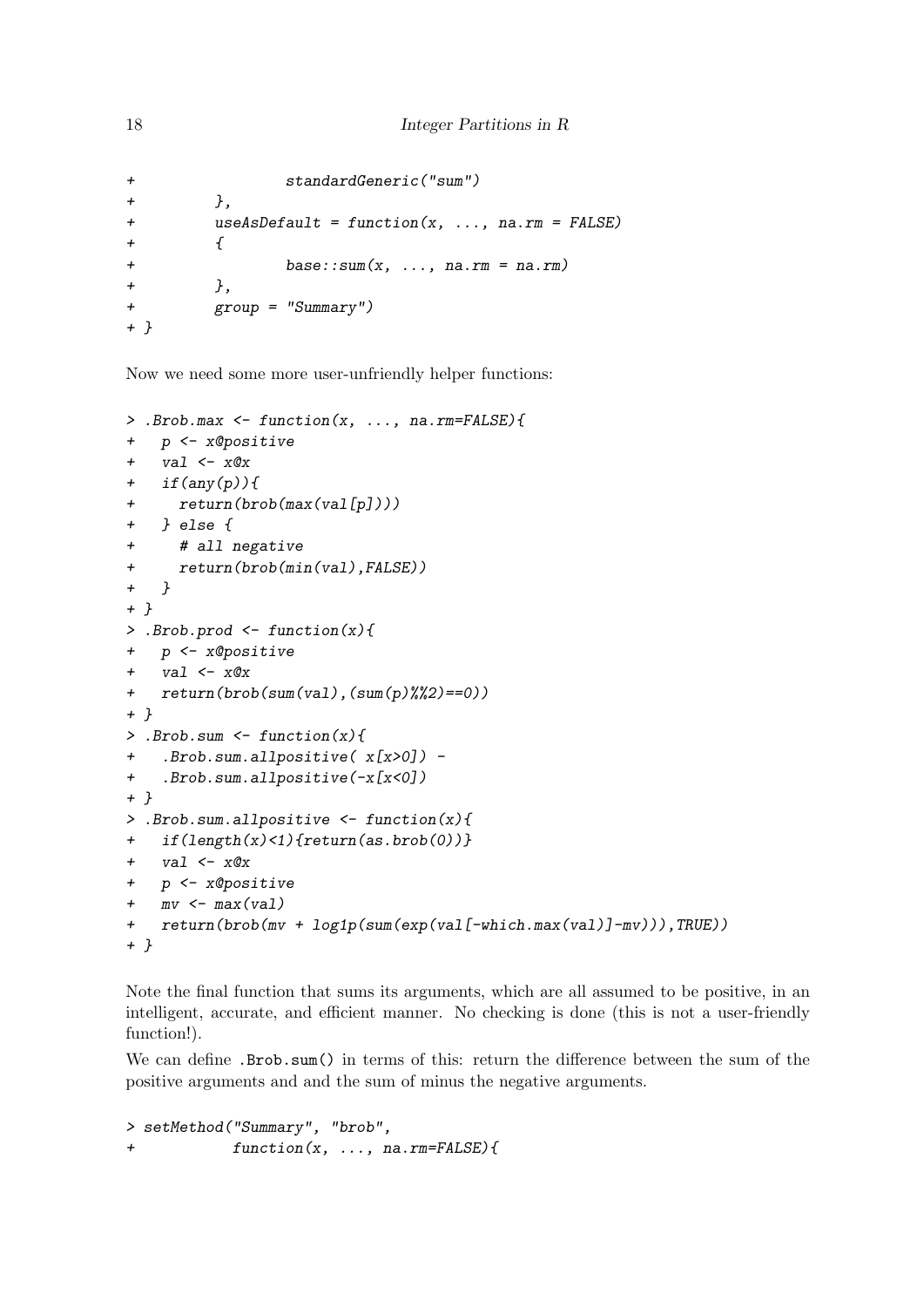```
+ switch(.Generic,
+ max = .Brob.max( x, ..., na.rm=na.rm),
+ min = -.Brob.max(-x, ..., na.rm=na.rm),
+ range = cbrob(min(x,na.rm=na.rm),max(x,na.rm=na.rm)),
+ prod = .Brob.prod(x),
+ sum = .Brob.sum(x),
+ stop(paste(.Generic, "not allowed on Brobdingnagian numbers"))
+ )
+ }
+ )
```
Better check:

 $> sum(as.brob(1:100)) - 5050$ 

 $[1]$  -exp(-Inf)

showing acceptable accuracy.

# 17. Examples of the package in use

We can try to evaluate a factorial. Stirling's approximation is  $n! \sim$  $\sqrt{2\pi n} e^{-n} n^n$ :

```
> stirling <- function(x){sqrt(2*pi*x)*exp(-x)*x^x}
```
And this should work seamlessly with Brobs:

> stirling(100)

[1] 9.324848e+157

> stirling(as.brob(100))

[1] +exp(363.74)

And are they the same?

> as.numeric(stirling(100)/stirling(as.brob(100)))

[1] 1

. . . pretty near. But the great advantage of Brobdingnagian numbers is that they can handle numbers larger than the IEEE limit:

> stirling(1000)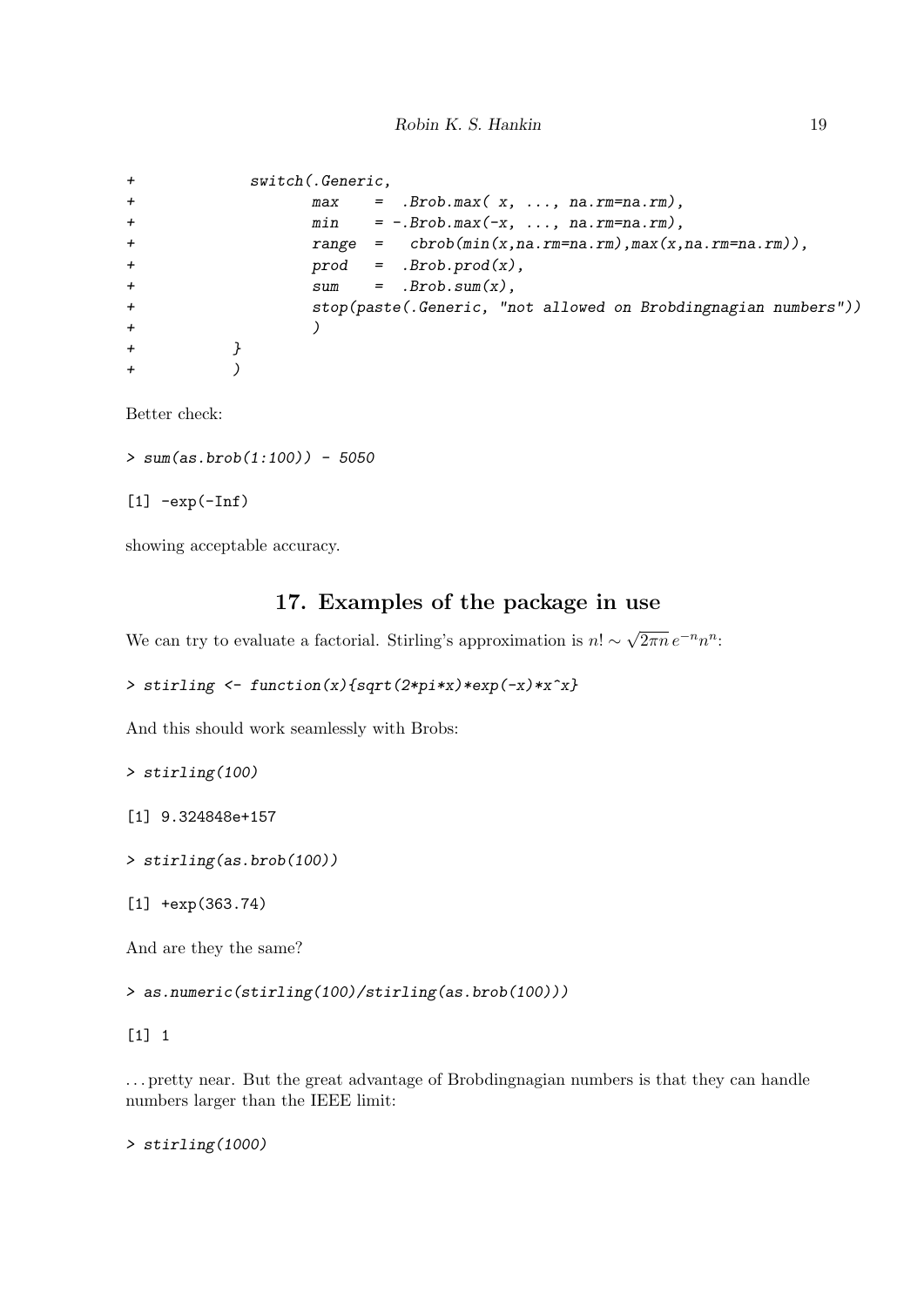[1] NaN

> stirling(as.brob(1000))

#### [1] +exp(5912.1)

and this is accurate to about 12 sig figs, which is accurate enough for many purposes. The number of sig figs decreases with progressively larger numbers, essentially because increasing amounts of floating point accuracy is gobbled up by storing the exponent of a large number, and less is left for the mantissa.

### Acknowledgments

I gratefully acknowledge the help given to me by many members of the R-help and R-devel lists, especially Martin Maechler, Brian Ripley, and John Chambers.

### References

Abramowitz M, Stegun IA (1965). Handbook of Mathematical Functions. New York: Dover.

- Batut C, Belabas K, Bernardi D, Cohen H, Olivier M (2000). "User's Guide to PARI/GP." Technical Reference Manual. URL <http://www.parigp-home.de/>.
- Chambers JM (1998). Programming with data. New York: Springer. ISBN 0-387-98503-4. (The Green Book).
- Chambers JM (2006). "How S4 methods work." available on CRAN.
- Etienne RS (2005). "A New Sampling Formula for Neutral Biodiversity." Ecology Letters, 8, 253–260. [doi:10.111/j.1461-0248.2004.00717.x](http://dx.doi.org/10.111/j.1461-0248.2004.00717.x).
- Hankin RKS (2006). "Additive Integer Partitions in R." Journal of Statistical Software, 16(Code Snippet 1).
- Hankin RKS (2007a). "Introducing untb, an R package for simulating ecological drift under the Unified Neutral Theory of Biodiversity."
- Hankin RKS (2007b). "Urn Sampling Without Replacement: Enumerative Combinatorics in R." Journal of Statistical Software, 17(Code Snippet 1).
- <span id="page-19-0"></span>Hankin RKS (2007c). "Very Large Numbers in R: Introducing Package Brobdingnag." R News, 7(3), 15–16. URL <http://CRAN.R-project.org/doc/Rnews/>.
- Hubbell SP (2001). The Unified Neutral Theory of Biodiversity and Biogeography. Princeton University Press.
- Swift J (1726). Gulliver's Travels. Benjamin Motte.

Venables WN, Ripley BD (1997). Modern Applied Statistics with S-plus. Springer.